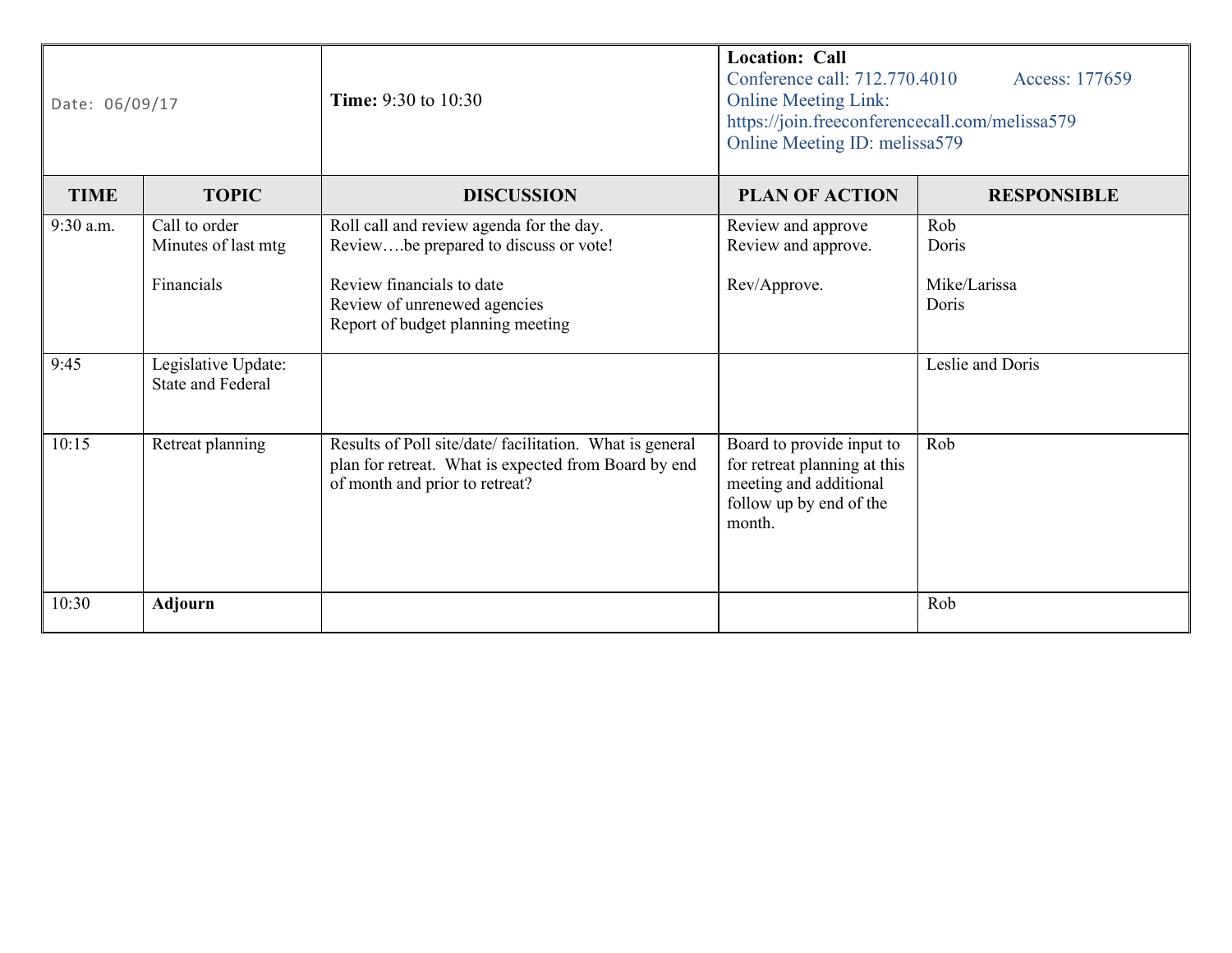# **HCAW June 2017 Legislative/Policy Update**

Prepared by Leslie Emerick, Governmental Consultant

## **Legislative Overview**

State legislators are still unable to reach a compromise on the state budget and the Governor called for a second 30 -day "Special Session" starting May 23rd. While most of the 147 legislators were back home in their districts during the first 30-day special session, a bipartisan group of lawmakers met several times a week to negotiate policy surrounding education funding. The state has been in contempt of court for lack of progress on satisfying a 2012 state Supreme Court ruling (McCleary Decision) that found that school funding was not adequate or uniform and is still fining the legislature \$100,000 for not fully funding education under the state's constitution.

The court has said the state has until Sept. 1, 2018, to comply, but the details, including funding, must be in place before the Legislature adjourns this year. I am hearing that they may want to wait until the states revenue forecast comes out on June 22. This does not give them much time to finalize a compromise budget before the June  $30<sup>th</sup>$  deadline to continue to fund the state budget as the new fiscal year begins on July 1, 2017. State agencies are gearing up for lay-offs just in case.

A budget proviso for the implementation of the Home Health [Nursing Report to the Legislature](https://www.hca.wa.gov/assets/2eshb-2376-home-health-nursing.pdf) is still in both the House and Senate budgets.

#### **Health Care Authority (HCA)**

## **Pediatric Concurrent Care Rules**

The final CR 103 for the Pediatric Concurrent Care Rules was approved on June 5<sup>th</sup>, 2017. This has been a long-term effort to update the state rules so that they align with the language in the Federal rules. The agency is removing the prior authorization requirement for services that the client is entitled to under Title XIX Medicaid and Title XXI Children's Health Insurance Program (CHIP) that are related to the treatment of the client's condition for which a diagnosis of terminal illness has been made. This is a big win for our pediatric palliative care providers! Here is a link to WAC182-551-1860, Hospice Concurrent Care, [\(WSR 17-12-082\)](http://links.govdelivery.com/track?type=click&enid=ZWFzPTEmbWFpbGluZ2lkPTIwMTcwNjA1Ljc0MTkyNDMxJm1lc3NhZ2VpZD1NREItUFJELUJVTC0yMDE3MDYwNS43NDE5MjQzMSZkYXRhYmFzZWlkPTEwMDEmc2VyaWFsPTE3ODcxOTMyJmVtYWlsaWQ9bGVzZW1lcmlja0Bjb21jYXN0Lm5ldCZ1c2VyaWQ9bGVzZW1lcmlja0Bjb21jYXN0Lm5ldCZmbD0mZXh0cmE9TXVsdGl2YXJpYXRlSWQ9JiYm&&&100&&&https://www.hca.wa.gov/assets/program/103P-17-12-082.pdf).

#### **Medicaid Face to Face for Home Health Rules**

HCA is proposing rules to prevent Advanced Registered Nurse Practitioners (ARNPs) and Physician Assistants (PAs) from signing home health orders in WA State under Medicaid. Although Medicare does not currently allow it for Home Health, there is pending legislation in Congress that could fix that problem in the near future.

The Home Care Association of WA and ARNPS United of WA have requested a delay in the rulemaking until federal legislation is passed. Carolyn Bonner, Doris Visaya, Greg Pang and I attended a meeting at HCA to discuss our concerns and how it has a tremendous impact on rural health care providers in particular. We stressed that the low reimbursement rates for home health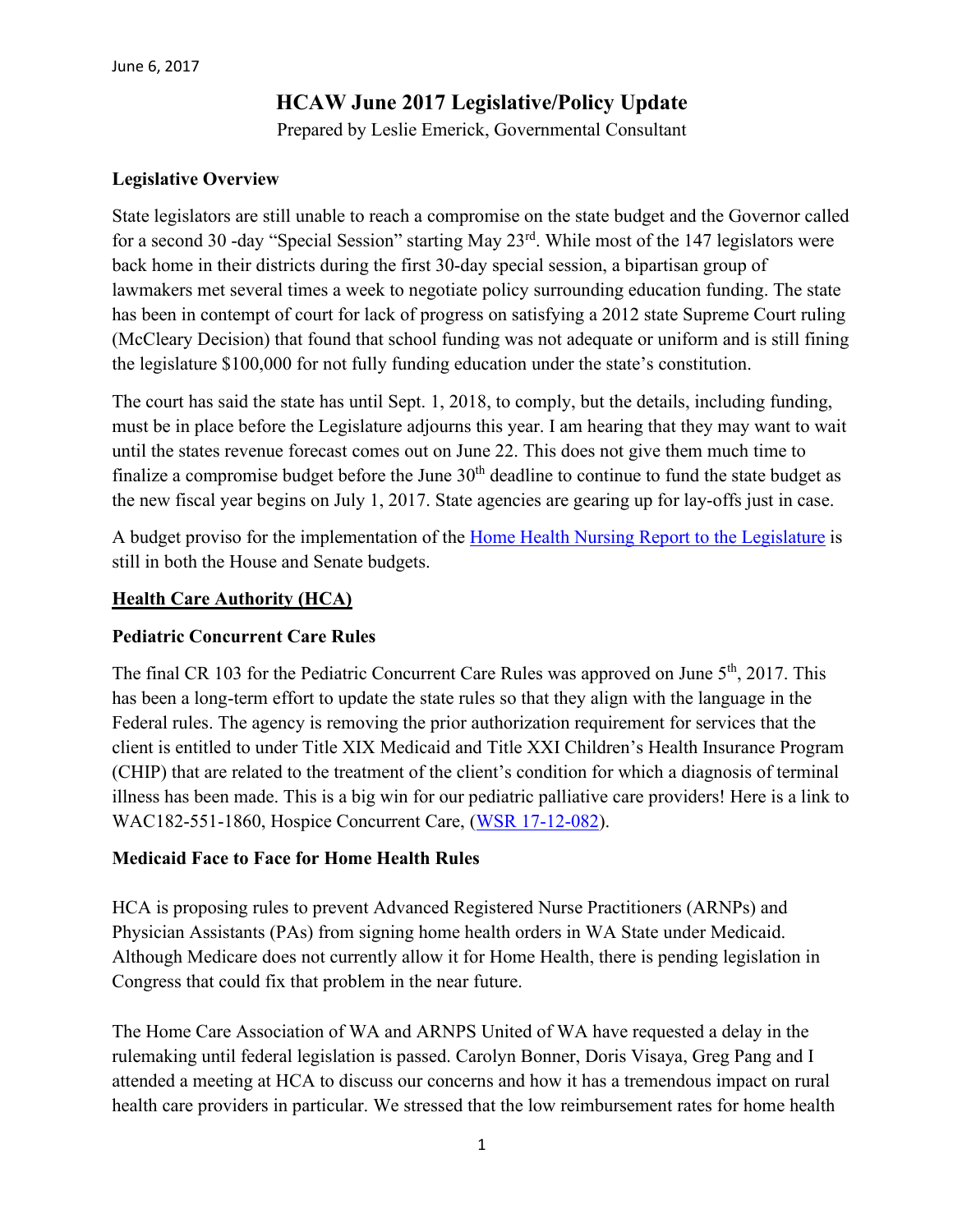has no additional capacity for the costs of F2F and that some providers have stopped providing service to Medicaid patients because of it.

## **Department of Social and Human Services**

# **Private Duty Nursing Rules**

HCAW and our private duty nursing agencies have been meeting with DSHS for the past two years working on updating the private duty nursing rules. The changes that were suggested in the prior set of meetings required that DSHS file a new CR-101 for rulemaking that was more inclusive of the changes requested by our members. The department is proposing to amend WAC 388-106-1000 through WAC 388-106-1055 to clarify the definition for nurse services intervention, specifically Private Duty Nursing, in order to define the scope of services to be authorized and the necessity for documentation to support the required services. Interested Parties can participate in the rule making process by contacting: Angel Sulivan, 360-725-2495 or email: angel.sulivan@dshs.wa.gov

## **Department of Health**

# **In-Home Services Rules**

John Hilger released "Cost Survey Questions" in May to home health, home care and hospice agencies. It's one of the final stages in the rulemaking process for In-Home Services. Although the majority of the rule updating represents reformatting, technical updates, and clarifications, there are a number of new requirements that will impact agencies in terms of additional costs. As part of the CR-102 rule package, state agencies are required to identify any new rule requirements that are anticipated to incur new costs on licensees and to demonstrate why these requirements are necessary for public health and safety. Part of this process is to estimate the costs that agencies will incur in order to be compliant with each new rule. Attached is a cost survey which outlines the new rule requirements that will incur new cost for agencies. The survey provides the proposed new rules and background as to why the rule is necessary from the department's perspective.

An additional issue arose regarding the proposed rule that requires agencies to start services within 7 calendar days. To address concerns, the department is considering a more simplified version of the 7 day start of services requirement. Barb Hanson has expressed some concerns about accessibility for patients and is working with John to address these issues.

The next step in the rule updating process is to take the final version of the revised rules and file a CR-102. The CR-102 will announce a formal public hearing date whereby interested parties can attend and submit official comments and or testify regarding the proposed new rules. After the public hearing, the department will formally respond to any comments or testimony. A CR-103 will be filed shortly afterwards to announce that the rules are now effective. Looking forward, the effective date of the new rules should be around early summer 2017.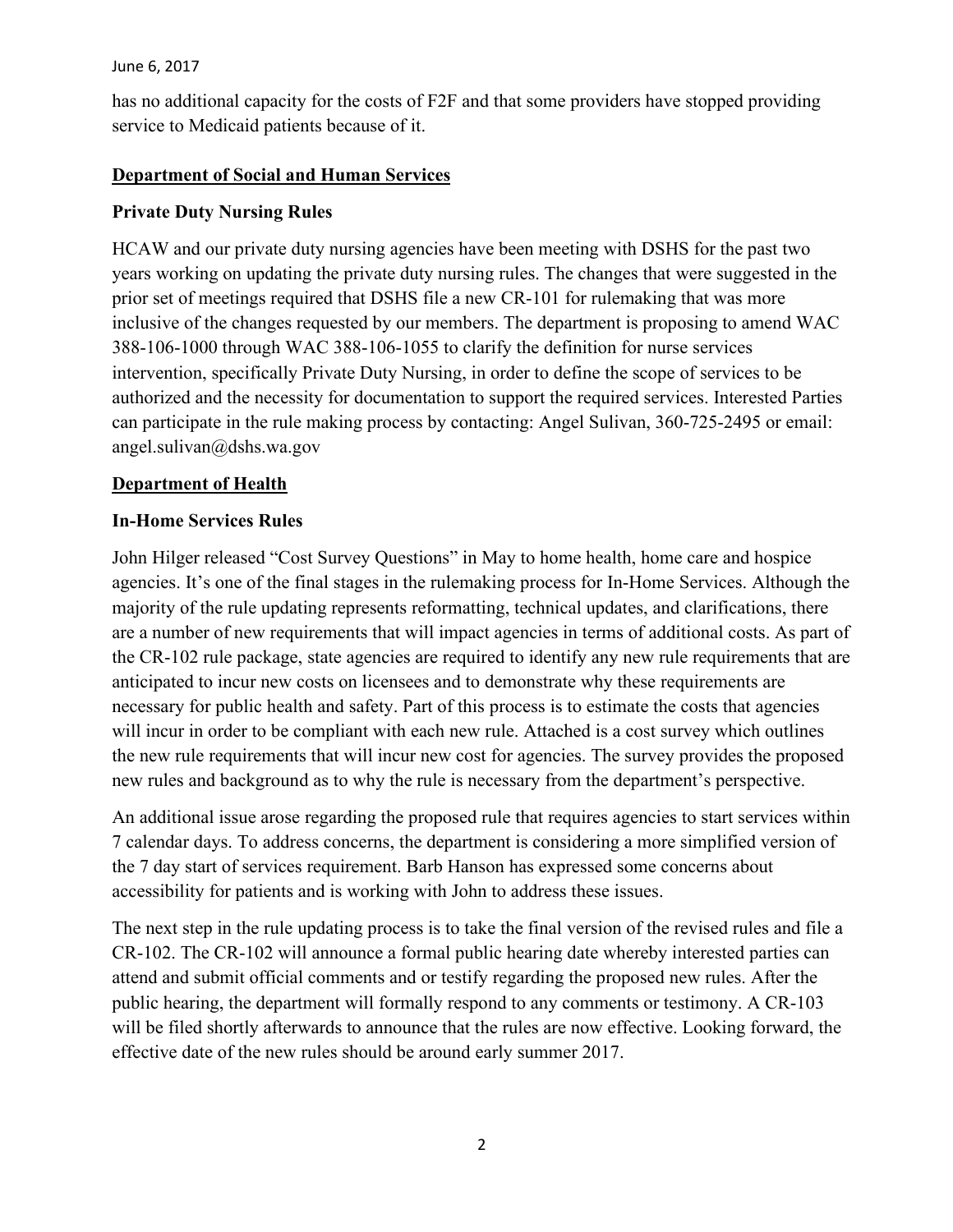# **Hospice CON Rules**

Hospice Certificate of Need (CoN) rules are moving towards the CR-102 final comment period. WSHPCO Board sent out comments on May  $19<sup>th</sup>$  regarding concerns about the Average Daily Census (ADC) of 25 and whether it will support a viable hospice care model. I have attached the comments with this report. I have a call into Kathy Hoffman, DOH Policy Analyst for CON, to determine if they have a timeline for issuing the CR-102 yet.

# **Home Care Aide Rulemaking**

I recently attended the rulemaking hearing for home care aides. Reasons why rules on this subject may be needed and what they might accomplish: Portions of this chapter have been revised in 2012, 2013 and 2014 in response to Initiative 1163 (in 2011) and other legislation, but the chapter has not had a comprehensive review since it was created in 2010. In the nearly six years that the profession has been using the current rules, multiple sections have been identified as lacking clarity. The department is revising the rules to make them easier to understand and reduce ambiguity.

# **Office of the Insurance Commissioner (OIC)**

## **Prior Authorization Rules**

HCAW and WSHPCO testified before OIC with concerns about patients having access to hospice and home health care in a timely manner. The OIC adopted the prior authorization processes and transparency rule (R 2016-19) on June 5, 2017. The rule will take effect July 6, 2017 though some requirements are being phased in over time. The rule is intended to standardize the process of prior authorization and to streamline the prior authorization process to ensure it is more transparent for consumers and providers. For more information, including the adopted rule (CR-103P) and the concise explanatory statement, please visit the rule's [webpage.](http://links.govdelivery.com/track?type=click&enid=ZWFzPTEmbXNpZD0mYXVpZD0mbWFpbGluZ2lkPTIwMTcwNjA2Ljc0MjQ2ODUxJm1lc3NhZ2VpZD1NREItUFJELUJVTC0yMDE3MDYwNi43NDI0Njg1MSZkYXRhYmFzZWlkPTEwMDEmc2VyaWFsPTE2OTI5NTM3JmVtYWlsaWQ9bGVzZW1lcmlja0Bsa2VtZXJpY2suY29tJnVzZXJpZD1sZXNlbWVyaWNrQGxrZW1lcmljay5jb20mdGFyZ2V0aWQ9JmZsPSZleHRyYT1NdWx0aXZhcmlhdGVJZD0mJiY=&&&100&&&https://www.insurance.wa.gov/prior-authorization-processes-and-transparency-r-2016-19?utm_content=&utm_medium=email&utm_name=&utm_source=govdelivery&utm_term=)

## *Public Policy Outreach*

# **DOH Workgroup Kickoff for WA Palliative Care-Rural Health Integration Initiative**

Doris and I participated (via phone) in a 4-hour meeting with Pat Justis and staff at the DOH WA Palliative Care-Rural Health Integration Initiative on June 1 in Spokane, WA. The discussions are around how we can best get the word out into our rural communities about palliative care and hospice and to outline the major activities that need to occur to achieve the desired outcome. DOH is hoping to receive grant funding from Stratus Health/HRSA specifically to try and establish a model for health care insurance companies to offer palliative care in their plans.

## **WA State Telemedicine Collaborative**

The next Telehealth Collaborative Meeting will be on June 22, 2017 at 1pm-3pm at the Department of Health in Olympia. I plan on attending the meeting. I also brought up the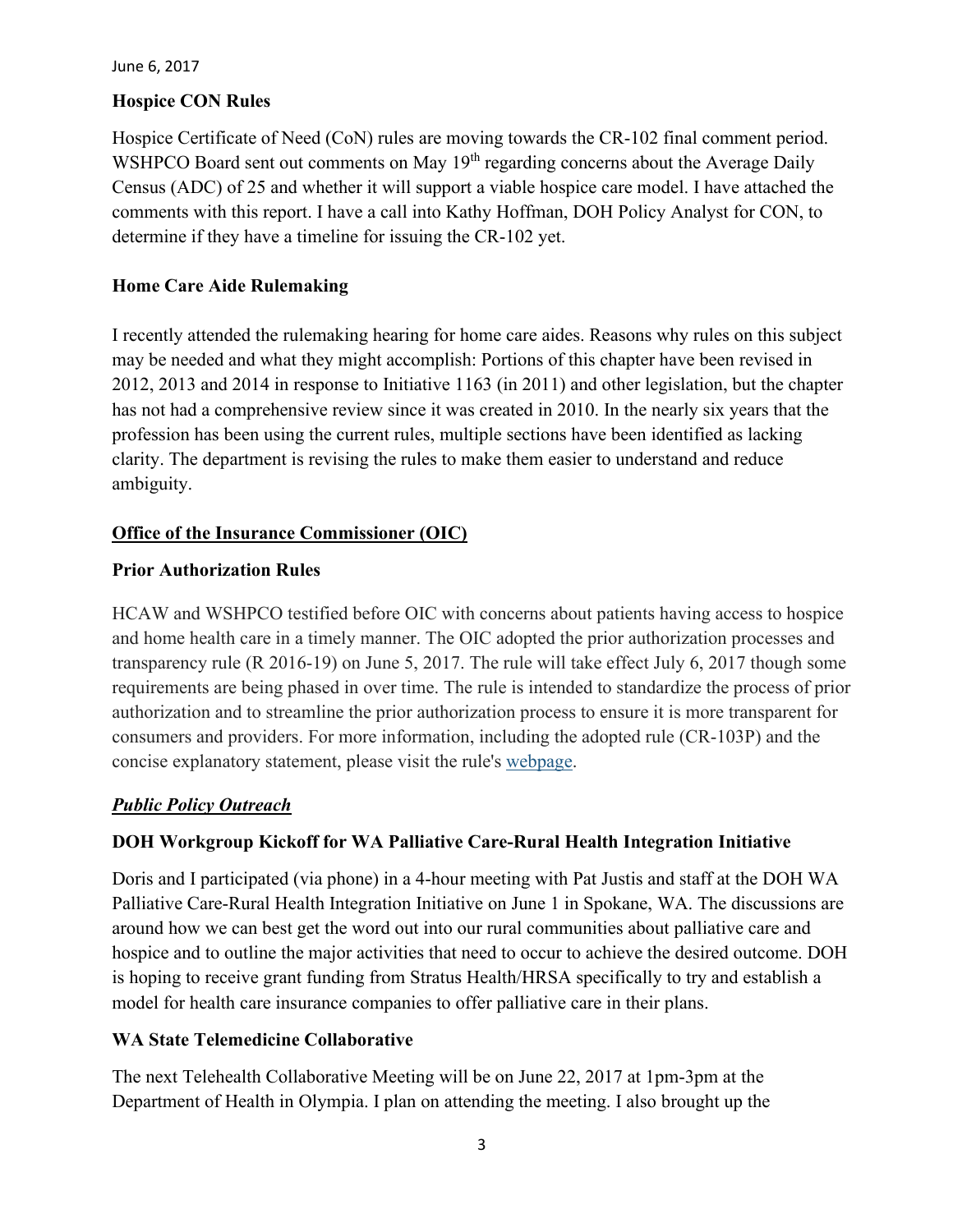Telemedicine Collaborative at the DOH Rural Health Palliative Care meeting and suggested that they do a presentation to the Collaborative members on their efforts to provide palliative care through telemedicine in rural communities. I have not been sent the agenda for this meeting yet.

## **Bree Collaborative**

At the May 24<sup>th</sup> meeting the Washington State Agency Medical Directors Group were working on the Opioid Prescribing Guidelines: [Draft Opioid Prescribing Metrics,](http://www.breecollaborative.org/wp-content/uploads/Bree-Opioid-Prescribing-Metrics-Specifications-1705.pdf) which have been updated based on feedback from the Washington Health Alliance, and our other workgroups. This is being developed to address the Opioid epidemic in Washington State. These efforts typically exclude hospice, but are more of an FYI for our hospice prescribers.

## **Medicine Take Back Legislation**

I continue to participate in the discussions around the Medicine Return bill that will be reintroduced in the 2018 legislative session. We did a debrief on the 2017 session and discussed how to work together to pass the [Secure Drug Take-Back Bill](http://app.leg.wa.gov/billsummary?BillNumber=1047&Year=2017) in the 2018 session. Representative Strom Peterson will join us for the first half of the call. We discussed how to coordinate our interim advocacy, lobbying, and media work to build even more support for the bill.

## **Resources:**

- Info and materials on the state bill, and links to county Secure Medicine Return ordinances in WA (King, Snohomish, Kitsap, and Pierce), are here: www.Bit.ly/SecureMedTakeBack *this is shortcut to Zero Waste WA's webpages on pharmaceutical stewardship*
- See [www.TakeBackYourMeds.org](http://www.takebackyourmeds.org/) for medicine take-back locations in WA *this is most complete statewide list but may not list all locations*
- For locations of the manufacturers' MED-Project program in King County, there are two websites:

[www.medicinereturn.org](http://www.medicinereturn.org/) *King County's site that has a list by city; and*

<http://med-project.org/locations/king-county/convenient-kiosks> *MED-Project/manufacturers' site which has an interactive map.*

**MED-Project secure medicine return boxes now operating in King County, WA and 4 counties in CA.** Pharmaceutical manufacturers are now providing medicine take-back programs in 5 counties that have enacted local pharmaceutical stewardship ordinances. MED-Project LLC is operating the programs on behalf of approximately 400 drug manufacturers. More county programs will launch soon under these local laws.

In WA state, **Snohomish, Kitsap, and Pierce counties are next** in line for program launches once the manufacturers' stewardship plan is reviewed and approved. [Snohomish Health District](http://www.snohd.org/Waste/Medicine-Disposal/Pharmaceutical-Stewardship) is reviewing a stewardship plan submitted by the manufacturers. In June, stewardship plans are due to [Kitsap Public Health District](http://www.kitsapcountyhealth.com/information/medicine_return.php) and to [Tacoma-Pierce County Health Department.](http://www.zerowastewashington.org/index.php/county-secure-medicine-return-regulations/secure-medicine-return-in-pierce-county)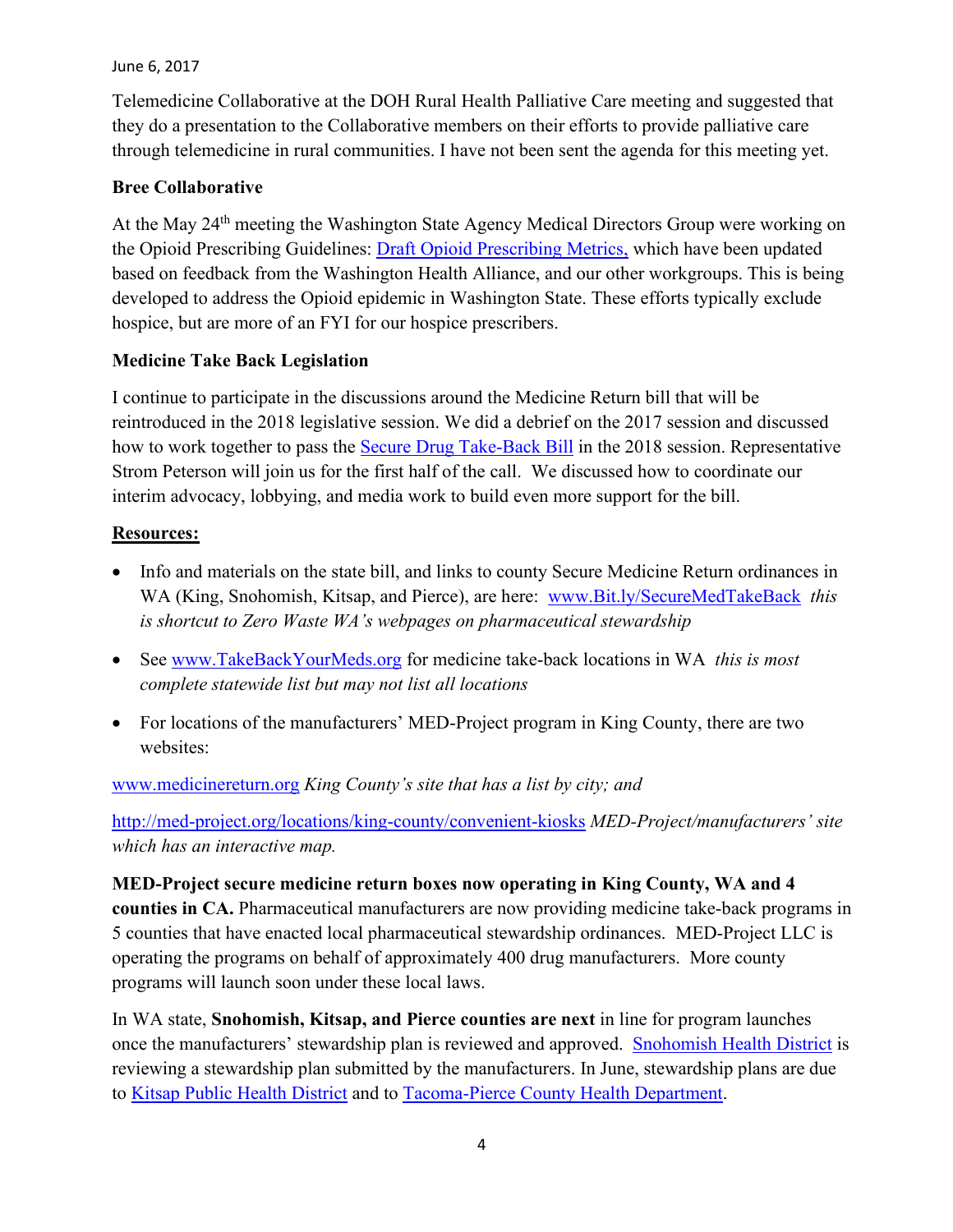**April 2017 National Drug Take-Back Day brought in record amount of leftover drugs nationwide.** The DEA and local law enforcement agencies provided another medicine collection event on Saturday April 29<sup>th</sup>. **900,386 lbs (450 Tons)** was collected nationwide, which is a new record. Good evidence of the large amount of leftover and expired medicines that people want to dispose of properly. 17 tons of medicines was collected in the Northwest region (WA, ID, OR, AK). **Washington's collection amount was 15,148 pounds (7.6 tons).**

*Sources:* DEA National Take Back Initiative Results for April 2017, state-bystate: <https://www.dea.gov/take-back/docs/NTBI%20XIII%20Totals%20April%202017.pdf> and Seattle DEA Division release on NW results: <https://www.dea.gov/divisions/sea/2017/sea050917.shtml>

# **Office of the Commissioner's Health Policy Roundtable**

The Office of the Insurance Commissioner Roundtable meeting was held on May 23, 2017 at the state capital building in Olympia. This is a quarterly meeting to review OIC public policy and legislative issues and for them to learn about any new initiatives from their stakeholders. Commissioner Kreidler spoke specifically about the impacts of the [American Health Care Act](https://www.congress.gov/bill/115th-congress/house-bill/1628/text)  [\(www.congress.gov\)](https://www.congress.gov/bill/115th-congress/house-bill/1628/text) which passed the House on May 4. It now includes an amendment that gives states a waiver to both remove the essential health benefits and to let insurers charge sicker people more, if the state creates a high-risk pool. According to Kreidler, there are still other actions underway to undermine the Affordable Care Act (ACA):

- All possible actions are listed on the [ACA watch list \(PDF, 526B\)](https://www.insurance.wa.gov/sites/default/files/documents/aca-watch-list.pdf)
- [Detailed chart \(PDF, 284KB\)](https://www.insurance.wa.gov/sites/default/files/documents/aca-gap-analysis.pdf) showing parts of the ACA codified in Washington state law vs. federal law

See a [state-specific analysis \(PDF, 1MB\)](https://insurance.wa.gov/sites/default/files/documents/WA-changes-under-AHCA.pdf) of the impact the American Health Care Act would have on Washington consumers and their families. The National Association of Insurance Commissioners, of which the OIC is a member, sent letters on April 19 to the U.S. [House \(PDF,](https://insurance.wa.gov/sites/default/files/documents/NAIC-CSR-House.pdf)  [720MB\)](https://insurance.wa.gov/sites/default/files/documents/NAIC-CSR-House.pdf) and [Senate \(PDF,](https://insurance.wa.gov/sites/default/files/documents/NAIC-CSR-Senate.pdf) 720MB) urging them to continue funding for subsidy payments in the upcoming budget resolution for fiscal year 2017. Kreidler's guiding principles for any ACA replacement: Any proposed change to the ACA must be measured against the progress we've made and cannot move us backward, including:

- No fewer people covered
- No reduction in benefits
- No cost-shifting to states
- No destabilization of the health insurance market

# **Regional Care Transitions for Mason, Lewis and Thurston Counties**

WSHPCO has been represented in this group for about 3 years with Lisa Butler as our former participant. They are a regional group that works on coordination efforts among the three counties.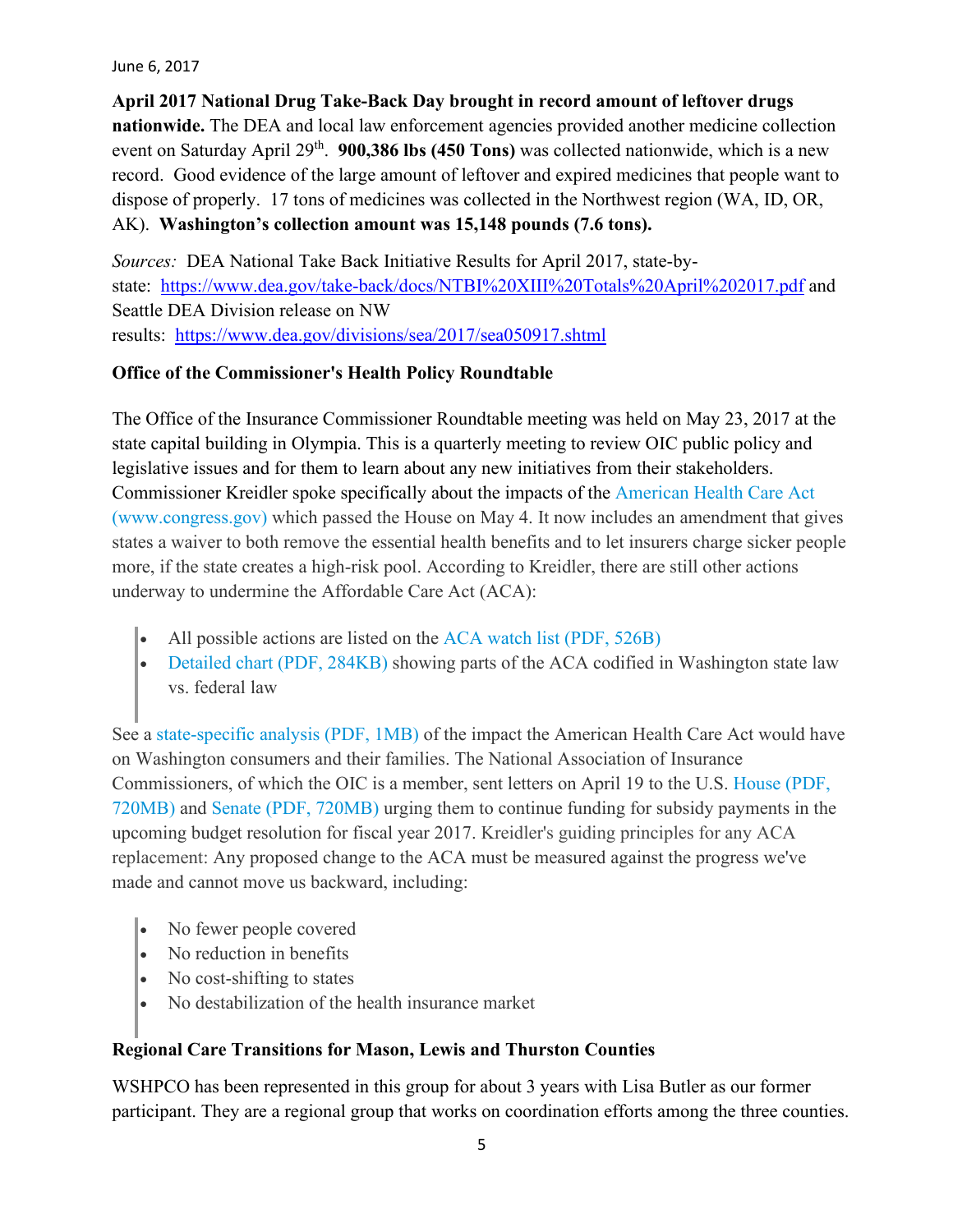The region has the opportunity to earn up to 85 million dollars total from the Medicaid Demonstration Project. Transitional Care has four evidence based approaches for care management and transitional care We are meeting to learn about the four intervention strategies and recommend which approach may be best suited for the region. Please let me know if you are interested in this project and would like to participate!

# **Evidence Based Approaches for Care Management and Transitional Care**

- 1. Interventions to Reduce Acute Care Transfers, INTERACT 4.0<https://interact.fau.edu/> a quality improvement program that focuses on the management of acute change in resident condition.
- 2. Transitional Care Model (TCM)<http://www.nursing.upenn.edu/ncth/transitional-care-model/> a nurse led model of transitional care for high-risk older adults that provides comprehensive inhospital planning and home follow-up.
- 3. The Care Transitions Intervention (CTI)<http://www.caretransitions.org/> a multi-disciplinary approach toward system redesign incorporating physical, behavioral, and social health needs and perspectives. Note: The Care Transitions Intervention is also known as the Skill Transfer Model, the Coleman Transitions Intervention Model, and the Coleman Model.
- 4. Care Transitions Interventions in Mental Health, [http://www.integration.samhsa.gov/Care\\_transition\\_interventions\\_in\\_mental\\_health.pdf](http://www.integration.samhsa.gov/Care_transition_interventions_in_mental_health.pdf) provides a set of components of effective transitional care that can be adapted for managing transitions among persons with serious mental illness (SMI).

# **WA State Senior Citizens Lobby**

I attend these meetings monthly for HCAW and listen for issues that could impact home health, home care and hospice. They have great updates on state legislative issues and from state agencies impacting long-term care issues. We often receive updates from AARP with national updates on the status of the Affordable Care Act and how the new efforts by Congress to repeal and replace will impact senior citizens.

## **WA State Dementia Coalition**

No new update at this time.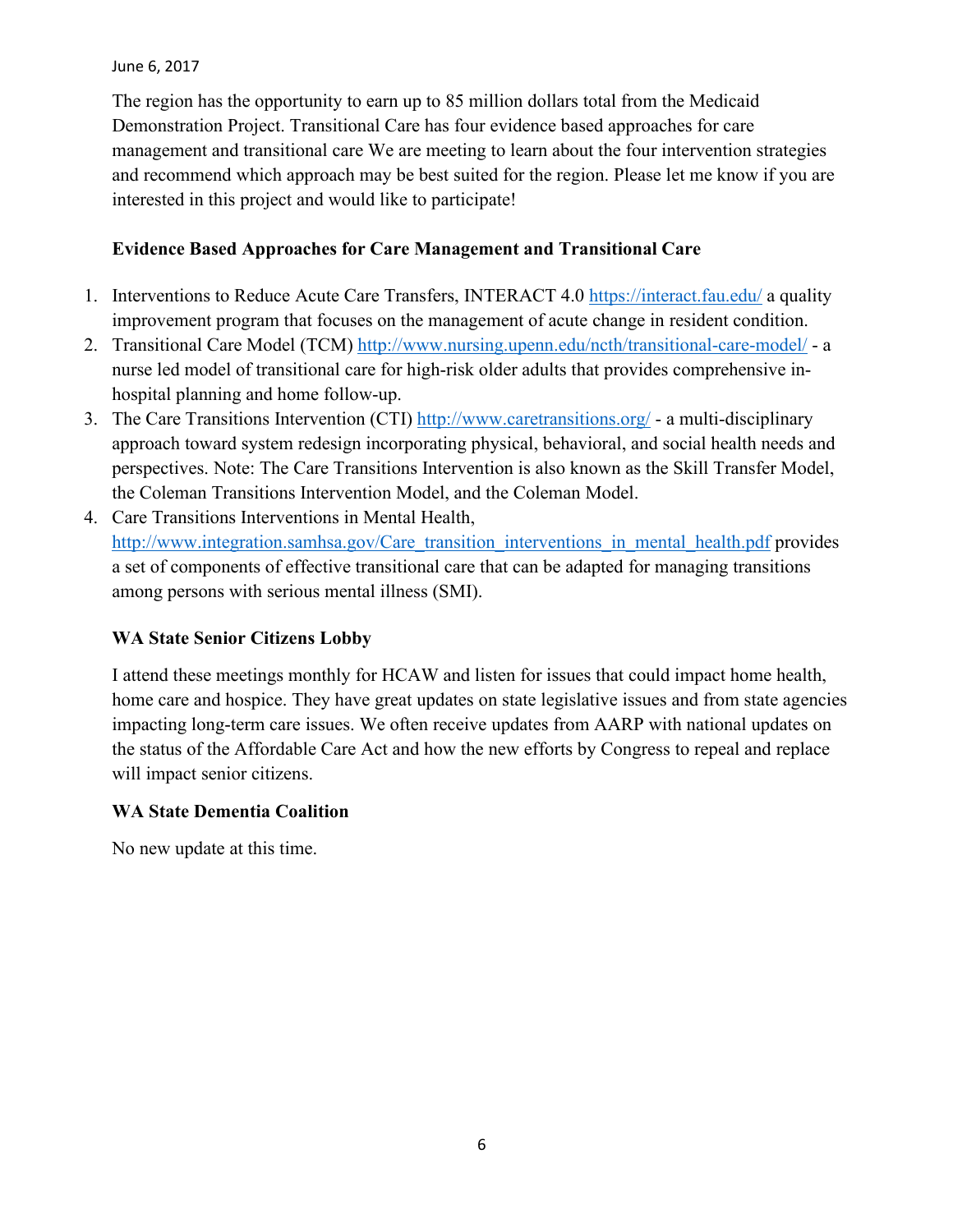# **HCAW Political Action Committee (PAC) Fundraising Strategy 2017-2018**

# *Goal: Raising \$20,000 in HCAW PAC Donations for 2-year Election Cycle*

HCAW has invested many hundreds of hours educating state legislators about home health, home care and hospice. This is important because these lawmakers determine the reimbursements and regulatory issues that impact your industry. An investment in your associations PAC is an investment in your industries future.

Political campaigns are very expensive and citizens who step up to run for office need your support to get elected. In November of 2018, every member of the House of Representatives is up for election and half of the Senate (24 members) will be up for election. Campaigning by the political parties starts in the fall prior to the election year (2107) and investing in a bi-partisan manner early can help increase your associations visibility during the 2018 Legislative Session.

Our strategy for the past 10 years has been to invest in members of the House and Senate Health Care Committee members that listen to the bills that impact home health, home care and hospice. We have given the Chairs and Ranking members of the health care committees larger donations than committee members. They determine which bills will be heard in the committees and schedule work sessions, thus having a larger impact on our legislative agenda.

When we have the resources available, we also support the Chairs and Ranking Members of the Senate Ways and Means Committee and the House Appropriations Committee. These committees would determine reimbursement issues. They are very large committees and we may choose to invest in additional members depending on their support for our legislative agenda. In addition, we also try to support the leadership of the Democratic and Republican parties.

By increasing our PAC funds, we can gain influence and open doors with legislators who support our issues. Every member of the health care committee that I have ever worked with has been supportive of home health, hospice and home care. Our investment of time and PAC money has gone a long way towards gaining their support and understanding the impacts of their decisions.

# **Timeline:**

# **Fall 2017: \$4,000 for donations to the political party's fundraisers.**

- **\$2,000 Democrats House and Senate**
- **\$2,000 Republicans House and Senate**

# **Summer/ Fall 2018: \$16,000**

- **\$7,000 House Health Care Committee**
- **\$4,000 Senate Health Care Committee**
- **\$2,000 Fiscal Committees**
- **\$1,000 Party Leadership**
- **\$2,000 Political Party Fundraisers**

(These are estimates as there may be variables related to election results.)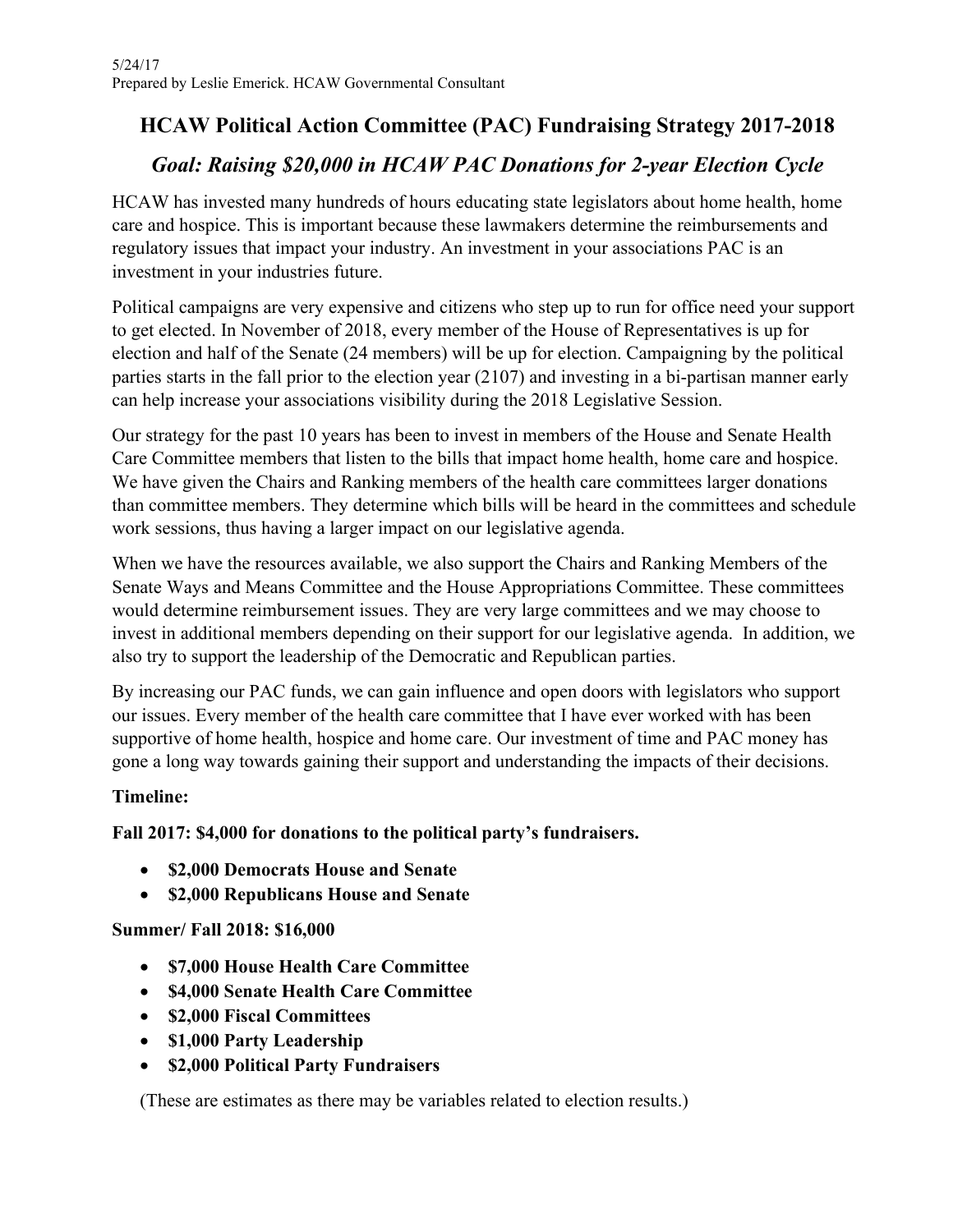| Date: 05/19/17 |                     | <b>Location: Call</b><br>Conference call: 712.770.4010<br>Time: 9:30 to 10:30<br><b>Online Meeting Link:</b><br>https://join.freeconferencecall.com/melissa579<br>Online Meeting ID: melissa579                                                                                                                                                                                         |                                                                                                                                                                                | Access: 177659     |
|----------------|---------------------|-----------------------------------------------------------------------------------------------------------------------------------------------------------------------------------------------------------------------------------------------------------------------------------------------------------------------------------------------------------------------------------------|--------------------------------------------------------------------------------------------------------------------------------------------------------------------------------|--------------------|
| <b>TIME</b>    | <b>TOPIC</b>        | <b>DISCUSSION</b>                                                                                                                                                                                                                                                                                                                                                                       | <b>PLAN OF ACTION</b>                                                                                                                                                          | <b>RESPONSIBLE</b> |
| 9:30 a.m.      | Call to order       | Roll call and review agenda for the day.<br>Present: Rob, Doris, Leslie, Brent, Kyle, Amber, Mike,<br>Greg, Kim, Carolyn, Sam, Melissa<br>Not present: Rachel, Larissa, Gretchen, Donna, John                                                                                                                                                                                           | Review and approve<br>Review and approve.                                                                                                                                      | Rob<br>Doris       |
|                | Announcements       | Sam received distinguished alumni award-posted on<br>the HCAW Facebook.<br>Discussion on March on Washington. Will need to                                                                                                                                                                                                                                                              | Rev/Approve.                                                                                                                                                                   | Mike/Larissa       |
|                | Minutes of last mtg | determine if HCAW can provide scholarships for<br>members to attend.<br>Reviewbe prepared to discuss or vote!                                                                                                                                                                                                                                                                           |                                                                                                                                                                                |                    |
|                |                     | <b>April Meeting Minutes:</b><br>Motion to Approve- Carolyn<br>$2nd - Kim$<br>Minutes approved                                                                                                                                                                                                                                                                                          |                                                                                                                                                                                |                    |
|                | Financials          | Review financials to date<br>Review financial outcome of annual meeting: actuals<br>versus budget for annual meeting; PAC fundraising<br>results.<br>Delayed motion to approve until next meeting- need<br>clarification on conference expenses                                                                                                                                         |                                                                                                                                                                                |                    |
| 9:45           | Recap of Conference | Board input:<br>What went well<br>Theme was nice. Awards luncheon went well. Bill<br>Dombi was good.<br>what can be improved?<br>Add board booth to passport. Registration process<br>easier. Handouts ahead of time. Flags for board<br>members & conf. committee on name tags. Silent<br>auction could be improved on.<br>Survey results:<br>Comments on Pre-conference were positive | Direction for Annual<br>Mtgs Committee based on<br>financial results as above<br>and per feedback gained<br>from Board/participants.<br>What are goals for 2018<br>conference? | Brian/doris        |